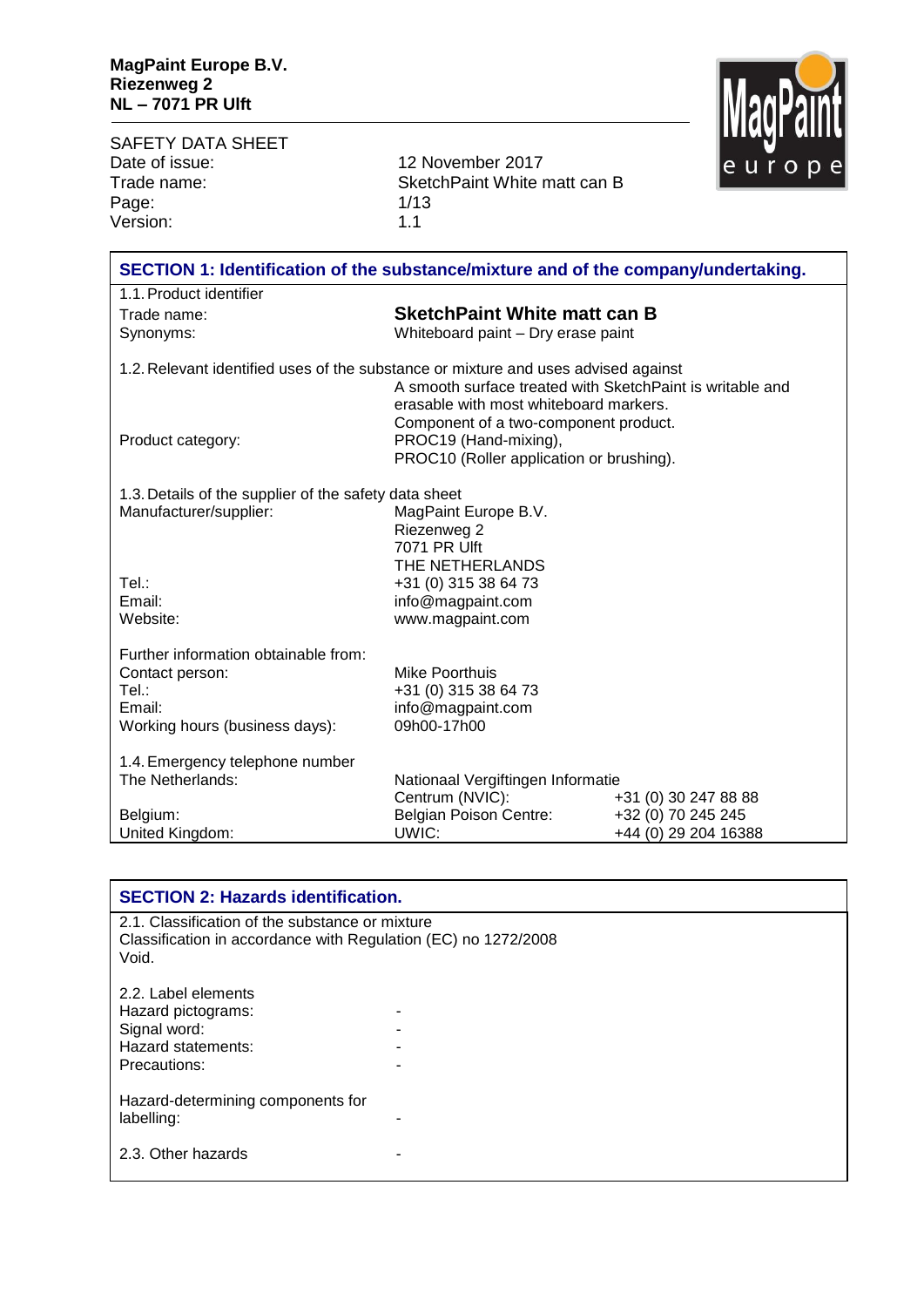

## SAFETY DATA SHEET<br>Date of issue: Date of issue: 12 November 2017<br>Trade name: 5 SketchPaint White r Page: 2/13<br>Version: 2013 Version:

SketchPaint White matt can B<br>2/13

| Results of PBT and vPvB assessment |     |
|------------------------------------|-----|
| PBT:                               | No. |
| vPvB:                              | No. |
|                                    |     |

| <b>SECTION 3: Composition/information on ingredients.</b>                  |                                                                                                                                |  |  |
|----------------------------------------------------------------------------|--------------------------------------------------------------------------------------------------------------------------------|--|--|
| 3.1. Substances                                                            |                                                                                                                                |  |  |
| Not applicable.                                                            |                                                                                                                                |  |  |
|                                                                            |                                                                                                                                |  |  |
| 3.2. Mixtures                                                              |                                                                                                                                |  |  |
| Chemical description:                                                      | Preparation comprising the following component(s) and (other)                                                                  |  |  |
|                                                                            | unclassified components.                                                                                                       |  |  |
|                                                                            |                                                                                                                                |  |  |
| Titanium dioxide                                                           |                                                                                                                                |  |  |
| CAS#:                                                                      | 13463-67-7                                                                                                                     |  |  |
| EC#                                                                        | 236-675-5                                                                                                                      |  |  |
| $Index#$ :                                                                 |                                                                                                                                |  |  |
| REACH reg.#:                                                               | 01-2119489379-17                                                                                                               |  |  |
| Content (W/W):                                                             | $20 - 30 \%$                                                                                                                   |  |  |
| Danger, 1272/2008/EC:                                                      |                                                                                                                                |  |  |
|                                                                            |                                                                                                                                |  |  |
| Silicon dioxide (contains traces of CAS # 112945-52-5), amorphous (silica) |                                                                                                                                |  |  |
| CAS#:                                                                      | 7631-86-9                                                                                                                      |  |  |
| EC#:                                                                       | 231-545-4                                                                                                                      |  |  |
| Index#:                                                                    |                                                                                                                                |  |  |
| REACH reg.#:                                                               | 01-2119379499-16                                                                                                               |  |  |
| Content (W/W):                                                             | $1 - 5%$                                                                                                                       |  |  |
| Danger, 1272/2008/EC:                                                      |                                                                                                                                |  |  |
|                                                                            |                                                                                                                                |  |  |
|                                                                            | Poly(oxy-1; 2-ethanedilyl), $\alpha$ -methyl- $\infty$ -[(4, 4, 5, 5, 6, 6, 7, 7, 8, 8, 9, 9-tridecafluoro-2-hydroxynonyl)oxy] |  |  |
| CAS#:                                                                      | 1227060-33-4                                                                                                                   |  |  |
| EC#:                                                                       |                                                                                                                                |  |  |
| Index#:                                                                    |                                                                                                                                |  |  |
| REACH reg.#:                                                               |                                                                                                                                |  |  |
| Content (W/W):                                                             | $1 - 3%$                                                                                                                       |  |  |
| Danger, 1272/2008/EC:                                                      | Acute Tox. 4; H302 - Aquatic Chronic 3; H412                                                                                   |  |  |
|                                                                            |                                                                                                                                |  |  |
| Full text of H- and EUH-phrase(s):                                         | See section 16.                                                                                                                |  |  |

| <b>SECTION 4: First aid measures.</b>  |                                                                                                                                                                     |
|----------------------------------------|---------------------------------------------------------------------------------------------------------------------------------------------------------------------|
| 4.1. Description of first aid measures |                                                                                                                                                                     |
|                                        | General information: If in doubt or if symptoms persist, seek medical attention.                                                                                    |
| Eye contact:                           | Mild irritation. Flush eyes thoroughly with water (for at least 10<br>minutes) while holding eyelids open. Then immediately consult<br>a physician/ophthalmologist. |
| Skin contact:                          | Remove mechanically, wash with plenty of soap and water,<br>liberally apply skin cream to clean skin. Consult a physician in<br>case of persistent pain or redness. |
| Ingestion:                             | Rinse mouth with water and give two glasses of water to drink                                                                                                       |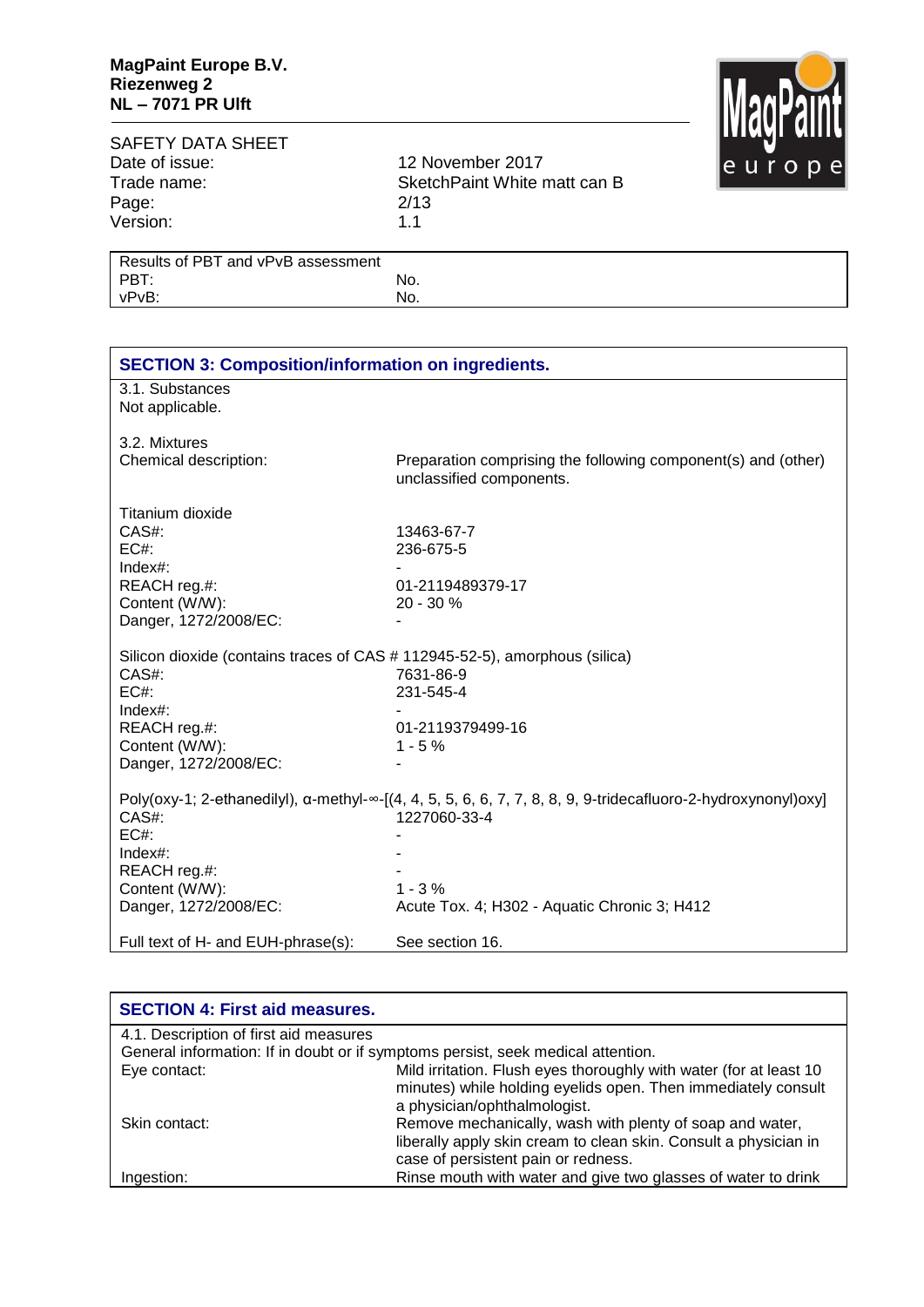

| <b>SAFETY DATA SHEET</b><br>Date of issue:<br>Trade name:        | 12 November 2017<br>SketchPaint White matt can B                                                                                                                 | <b>TRANT NITE</b><br>$e$ $u$ r $o$ $p$ $e$ |
|------------------------------------------------------------------|------------------------------------------------------------------------------------------------------------------------------------------------------------------|--------------------------------------------|
| Page:<br>Version:                                                | 3/13<br>1.1                                                                                                                                                      |                                            |
|                                                                  | (Never make an unconscious person drink fluids because of risk<br>of suffocation). Do NOT induce vomiting. If symptoms develop:<br>Get medical advice/attention. |                                            |
| If aerosol or vapour is inhaled                                  |                                                                                                                                                                  |                                            |
| in high concentrations:                                          | Take the person into the fresh air, keep him warm, let him rest.<br>If symptoms occur (e.g. breathing difficulties) medical attention<br>is required.            |                                            |
| 4.2. Most important symptoms and effects, both acute and delayed |                                                                                                                                                                  |                                            |
| Inhalation:                                                      | No known significant effects or critical hazards.                                                                                                                |                                            |
| Skin contact:                                                    | By mechanical damage (particles): redness.                                                                                                                       |                                            |
| Eye contact:                                                     | By mechanical damage (particles): irritation, redness and pain.                                                                                                  |                                            |
| Ingestion:                                                       | Irritation.                                                                                                                                                      |                                            |
|                                                                  | 4.3. Indication of any immediate medical attention and special treatment needed                                                                                  |                                            |
| Further medical treatment:                                       | Symptomatic treatment and supportive therapy as prescribed.                                                                                                      |                                            |

| <b>SECTION 5: Firefighting measures.</b>                   |                                                                                                                                                                                                                                                                                                                                                      |  |
|------------------------------------------------------------|------------------------------------------------------------------------------------------------------------------------------------------------------------------------------------------------------------------------------------------------------------------------------------------------------------------------------------------------------|--|
| 5.1. Extinguishing media<br>Suitable extinguishing media:  | Use CO <sub>2</sub> , ABC powder. Fight larger fires with water spray.                                                                                                                                                                                                                                                                               |  |
|                                                            | Unsuitable extinguishing media for safety reasons: Direct water stream may be ineffective.                                                                                                                                                                                                                                                           |  |
| 5.2. Special hazards arising from the substance or mixture |                                                                                                                                                                                                                                                                                                                                                      |  |
| Special hazards:                                           | Not classified as flammable. In case of fire, hazardous and toxic<br>vapours may be released. Possible decomposition products are:<br>carbon monoxide and carbon dioxide. The reacted product can<br>contribute to the fire.                                                                                                                         |  |
| 5.3. Advice for fire-fighters                              |                                                                                                                                                                                                                                                                                                                                                      |  |
| Protection of fire-fighters:                               | For fire-fighters, mouth and nose protection with independent air<br>supply (breathing apparatus) and full (chemical) protective<br>clothing are mandatory. Use qualified personnel who are well<br>aware of the dangers of this product. After use, clean the<br>equipment thoroughly (shower, clean clothing thoroughly and<br>check suitability). |  |
| Additional information:                                    | If closed containers are exposed to fire, keep cool with water.                                                                                                                                                                                                                                                                                      |  |

| <b>SECTION 6: Accidental release measures.</b>      |                                                                                                                                                                                                           |  |  |
|-----------------------------------------------------|-----------------------------------------------------------------------------------------------------------------------------------------------------------------------------------------------------------|--|--|
| 6.1. Personal precautions, protective equipment and |                                                                                                                                                                                                           |  |  |
| emergency procedures                                | Wear appropriate personal protective equipment, including<br>safety glasses, personal protective clothing and chemical<br>resistant gloves when cleaning up major spillages. Ventilate the<br>area.       |  |  |
| 6.2. Environmental precautions                      | Prevent product from entering sewers or surface water. If<br>significant quantities are being released in the environment,<br>inform the local authorities. Do not allow to enter the soil or<br>subsoil. |  |  |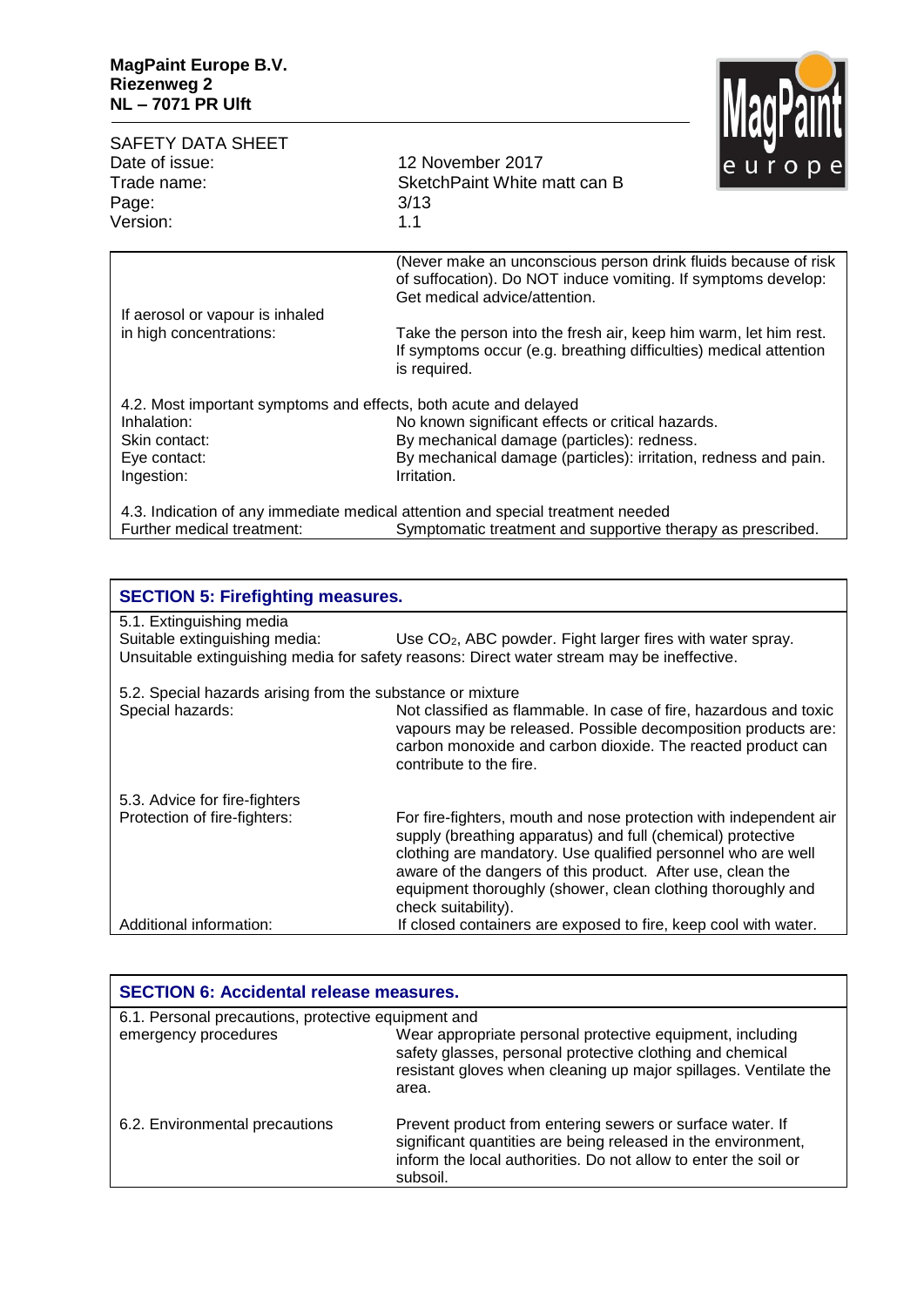

| Date of issue: | 12 November 2017             |  |
|----------------|------------------------------|--|
| Trade name:    | SketchPaint White matt can B |  |
| Page:          | 4/13                         |  |
| Version:       | 11                           |  |
|                |                              |  |

| 6.3. Methods and material for containment and<br>cleaning up | Contain and collect spillages with non-combustible absorbent<br>materials e.g. sand, earth, vermiculite, diatomaceous earth and<br>place in a suitable container. Wash the spillage area clean with<br>water and detergent. |
|--------------------------------------------------------------|-----------------------------------------------------------------------------------------------------------------------------------------------------------------------------------------------------------------------------|
| 6.4. Reference to other sections                             | Information regarding safe handling - see section 7.<br>Information regarding personal protective equipment - see<br>section 8.<br>Information regarding disposal – see section 13.                                         |

| <b>SECTION 7: Handling and storage.</b>                                                  |                                                                                                                                                                                                                                                                                                                                     |  |
|------------------------------------------------------------------------------------------|-------------------------------------------------------------------------------------------------------------------------------------------------------------------------------------------------------------------------------------------------------------------------------------------------------------------------------------|--|
| 7.1. Precautions for safe handling                                                       |                                                                                                                                                                                                                                                                                                                                     |  |
| Handling:                                                                                | When handling observe the usual precautionary measures for<br>chemicals. Do not breathe vapour. Workers should wash hands<br>and face before eating, drinking and smoking. Material contains<br>solid components as filler; mix before use. Part of two-<br>component product. Do not dilute or mix with other (paint)<br>products. |  |
| 7.2. Conditions for safe storage, including any incompatibilities                        |                                                                                                                                                                                                                                                                                                                                     |  |
| Storage:                                                                                 | Keep container tightly closed in a cool, well-ventilated place.<br>Containers which are opened must be carefully resealed and<br>kept upright to prevent leakage. Keep away from direct sunlight<br>Avoid moisture from entering by keeping the containers tightly<br>closed when not in use.                                       |  |
|                                                                                          | Requirements to be met by storerooms and receptacles: Preferably keep in the original packaging.                                                                                                                                                                                                                                    |  |
| Packaging material, suitable:<br>Packaging material, unsuitable:                         | Original packaging. Closed, coated tin or plastic can.<br>Zinc, aluminium.                                                                                                                                                                                                                                                          |  |
|                                                                                          | Information about storage in one common storage facility: Keep away from oxidants, strong bases and<br>acids.                                                                                                                                                                                                                       |  |
| Further information about storage conditions: Recommended storage temperature 1 - 49 °C. |                                                                                                                                                                                                                                                                                                                                     |  |
| 7.3. Specific end use(s)                                                                 | No further relevant information available.                                                                                                                                                                                                                                                                                          |  |

| <b>SECTION 8: Exposure controls/personal protection.</b>                |                  |                                               |  |
|-------------------------------------------------------------------------|------------------|-----------------------------------------------|--|
| 8.1. Control parameters                                                 |                  |                                               |  |
| Ingredients with limit values that require monitoring at the workplace: |                  |                                               |  |
| Product information:                                                    | Titanium dioxide |                                               |  |
| CAS#: 13463-67-7                                                        |                  |                                               |  |
| TWA 8 h                                                                 | $mq/m^3$ (ppm)   | 10 (-) formerly Dutch value, France, England, |  |
|                                                                         |                  | Belgium, Spain                                |  |
|                                                                         |                  | 6 (-) Denmark                                 |  |
|                                                                         |                  | 5 (-) Norway, Austria, Sweden                 |  |
|                                                                         |                  | 3 (-) Switzerland                             |  |
| TWA 15 minutes                                                          |                  | 10 (-) Austria                                |  |
|                                                                         |                  |                                               |  |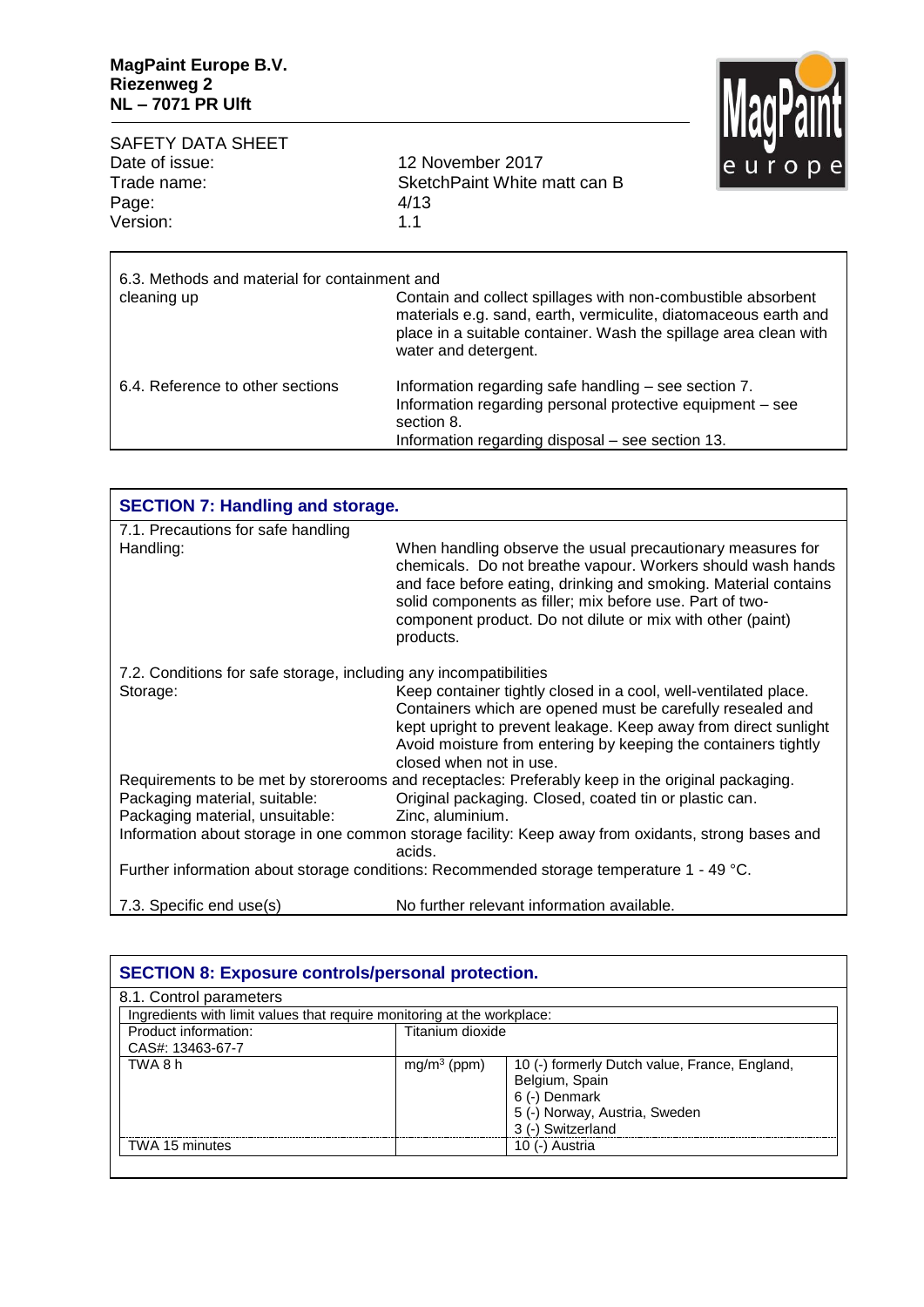

SAFETY DATA SHEET<br>Date of issue: Date of issue: 12 November 2017<br>Trade name: 5 SketchPaint White r Page: 5/13

CAS#: 7631-86-9

SketchPaint White matt can B version: 1.1

| Dangerous ingredients with DN(M)EL:                          |                          |                          |                   |                                   |
|--------------------------------------------------------------|--------------------------|--------------------------|-------------------|-----------------------------------|
| Product information:<br>Titanium dioxide<br>CAS#: 13463-67-7 | Exposure                 | Value                    | Unit              | Population /<br>Effects           |
| DN(M)EL                                                      | Short-term<br>dermal     | $\blacksquare$           | mg/kg bw/day      | Workers<br>Local                  |
| DN(M)EL                                                      | Short-term<br>inhalation | ÷,                       | mg/m <sup>3</sup> | <b>Workers</b><br>Local           |
| DN(M)EL                                                      | Short-term<br>dermal     | L,                       | mg/kg bw/day      | <b>Workers</b><br>Systemic        |
| DN(M)EL                                                      | Short-term<br>inhalation | $\blacksquare$           | mg/m <sup>3</sup> | <b>Workers</b><br>Systemic        |
| DN(M)EL                                                      | Long-term<br>dermal      | ÷,                       | mg/kg bw/day      | Workers<br>Local                  |
| DN(M)EL                                                      | Long-term<br>inhalation  | 10                       | mg/m <sup>3</sup> | <b>Workers</b><br>Local           |
| DN(M)EL                                                      | Long-term<br>dermal      | $\blacksquare$           | mg/kg bw/day      | Workers<br>Systemic               |
| DN(M)EL                                                      | Long-term<br>inhalation  | ÷,                       | mg/m <sup>3</sup> | Workers<br>Systemic               |
| DN(M)EL                                                      | Short-term<br>dermal     | ä,                       | mg/kg bw/day      | General<br>population<br>Local    |
| DN(M)EL                                                      | Short-term<br>inhalation | $\blacksquare$           | mg/m <sup>3</sup> | General<br>population<br>Local    |
| DN(M)EL                                                      | Short-term<br>dermal     | ä,                       | mg/kg bw/day      | General<br>population<br>Systemic |
| DN(M)EL                                                      | Short-term<br>inhalation | ä,                       | mg/m <sup>3</sup> | General<br>population<br>Systemic |
| DN(M)EL                                                      | Short-term<br>Oral       | $\blacksquare$           | mg/kg bw/day      | General<br>population<br>Systemic |
| DN(M)EL                                                      | Long-term<br>dermal      | $\blacksquare$           | mg/kg bw/day      | General<br>population<br>Systemic |
| DN(M)EL                                                      | Long-term<br>inhalation  | $\overline{\phantom{a}}$ | mg/m <sup>3</sup> | General<br>population<br>Systemic |
| DN(M)EL                                                      | Long-term<br>oral        | 700                      | mg/kg bw/day      | General<br>population<br>Systemic |
| DN(M)EL                                                      | Long-term<br>dermal      | $\blacksquare$           | mg/kg bw/day      | General<br>population<br>Local    |
| DN(M)EL                                                      | Long-term<br>inhalation  | 10                       | mg/m <sup>3</sup> | General<br>population<br>Local    |
| Dangerous ingredients with DN(M)EL:                          |                          |                          |                   |                                   |
| Product information:<br>Silicon dioxide                      | Exposure                 | Value                    | Unit              | Population /<br>Effects           |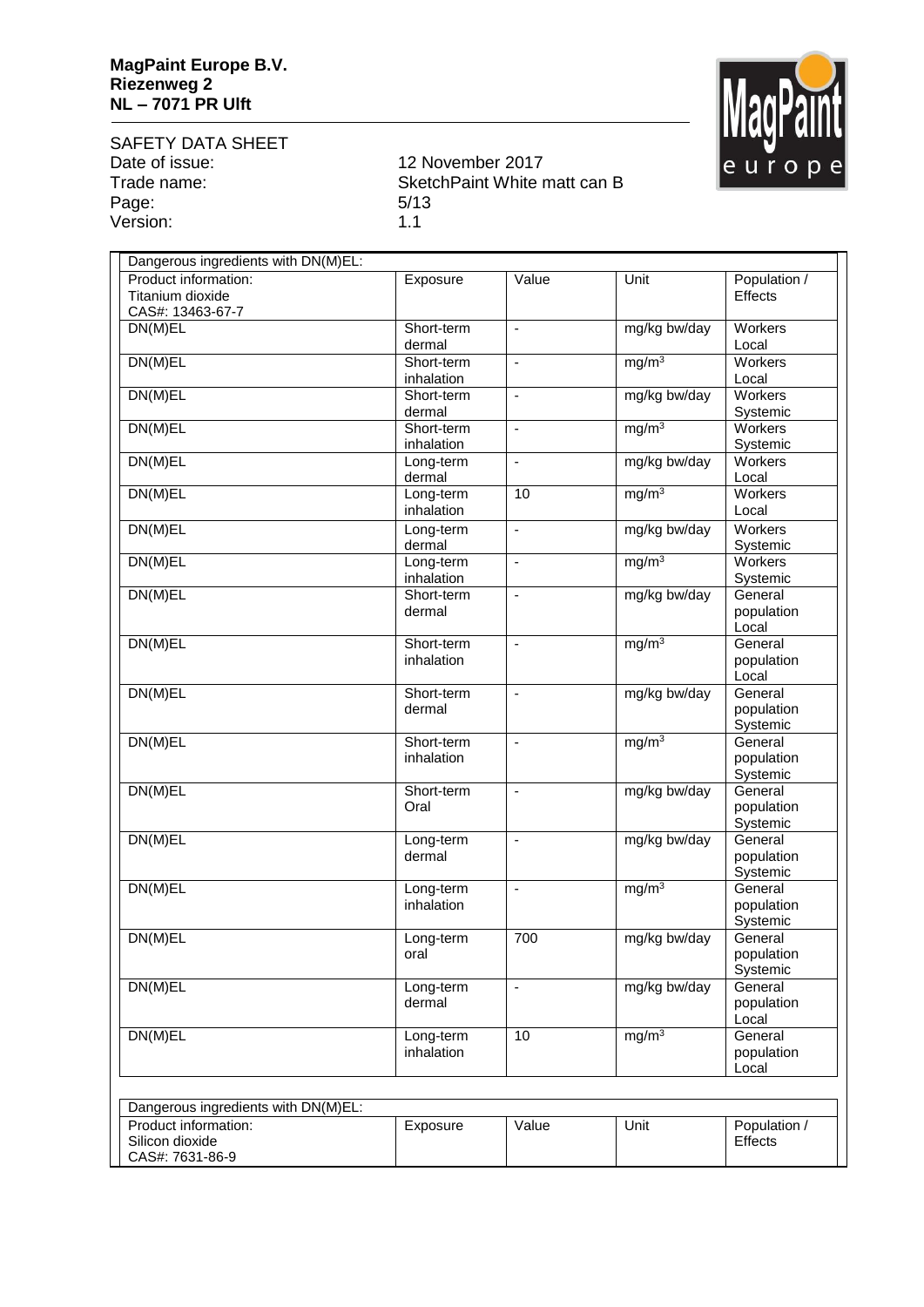

SAFETY DATA SHEET<br>Date of issue: Date of issue: 12 November 2017<br>Trade name: 5 SketchPaint White r Page: 6/13<br>Version: 6/13 Version:

## SketchPaint White matt can B<br>6/13

| DN(M)EL                              | Short-term          | ÷,                           | mg/kg bw/day                 | Workers             |
|--------------------------------------|---------------------|------------------------------|------------------------------|---------------------|
|                                      | dermal              |                              |                              | Local               |
| DN(M)EL                              | Short-term          | $\blacksquare$               | mg/m <sup>3</sup>            | Workers             |
|                                      | inhalation          |                              |                              | Local               |
| DN(M)EL                              | Short-term          | $\overline{\phantom{a}}$     | mg/kg bw/day                 | <b>Workers</b>      |
|                                      | dermal              |                              |                              | Systemic            |
| DN(M)EL                              | Short-term          | ÷,                           | mg/m <sup>3</sup>            | Workers             |
|                                      | inhalation          | ÷,                           |                              | Systemic<br>Workers |
| DN(M)EL                              | Long-term<br>dermal |                              | mg/kg bw/day                 | Local               |
| DN(M)EL                              | Long-term           | $\overline{\phantom{a}}$     | mg/m <sup>3</sup>            | Workers             |
|                                      | inhalation          |                              |                              | Local               |
| DN(M)EL                              | Long-term           | ÷,                           | mg/kg bw/day                 | Workers             |
|                                      | dermal              |                              |                              | Systemic            |
| DN(M)EL                              | Long-term           | $\overline{4}$               | mg/m <sup>3</sup>            | Workers             |
|                                      | inhalation          |                              |                              | Systemic            |
| DN(M)EL                              | Short-term          | $\qquad \qquad \blacksquare$ | mg/kg bw/day                 | General             |
|                                      | dermal              |                              |                              | population          |
|                                      |                     |                              |                              | Local               |
| DN(M)EL                              | Short-term          | $\blacksquare$               | mg/m <sup>3</sup>            | General             |
|                                      | inhalation          |                              |                              | population          |
|                                      |                     |                              |                              | Local               |
| DN(M)EL                              | Short-term          | $\overline{\phantom{a}}$     | mg/kg bw/day                 | General             |
|                                      | dermal              |                              |                              | population          |
| DN(M)EL                              | Short-term          | ÷,                           | mg/m <sup>3</sup>            | Systemic<br>General |
|                                      | inhalation          |                              |                              | population          |
|                                      |                     |                              |                              | Systemic            |
| DN(M)EL                              | Short-term          | $\blacksquare$               | mg/kg bw/day                 | General             |
|                                      | Oral                |                              |                              | population          |
|                                      |                     |                              |                              | Systemic            |
| DN(M)EL                              | Long-term           | $\blacksquare$               | mg/kg bw/day                 | General             |
|                                      | dermal              |                              |                              | population          |
|                                      |                     |                              |                              | Systemic            |
| DN(M)EL                              | Long-term           | $\overline{\phantom{a}}$     | mg/m <sup>3</sup>            | General             |
|                                      | inhalation          |                              |                              | population          |
| DN(M)EL                              |                     | ÷,                           | mg/kg bw/day                 | Systemic<br>General |
|                                      | Long-term<br>oral   |                              |                              | population          |
|                                      |                     |                              |                              | Systemic            |
| DN(M)EL                              | Long-term           | $\qquad \qquad \blacksquare$ | mg/kg bw/day                 | General             |
|                                      | dermal              |                              |                              | population          |
|                                      |                     |                              |                              | Local               |
| DN(M)EL                              | Long-term           | $\blacksquare$               | mg/m <sup>3</sup>            | General             |
|                                      | inhalation          |                              |                              | population          |
|                                      |                     |                              |                              | Local               |
|                                      |                     |                              |                              |                     |
| Dangerous ingredients with PNEC:     |                     |                              |                              |                     |
| Product information:                 | Value               | Unit                         | Compartment                  |                     |
| Titanium dioxide<br>CAS#: 13463-67-7 |                     |                              |                              |                     |
| <b>PNEC</b>                          | 0.127               | mg/l                         | Fresh water                  |                     |
| <b>PNEC</b>                          | 1                   | mg/l                         | Marine water                 |                     |
| <b>PNEC</b>                          | 0.61                | mg/l                         | Intermittent releases        |                     |
| <b>PNEC</b>                          | 100                 | mg/l                         | STP (sewage treatment plant) |                     |
| PNEC                                 | 1000                | mg/kg dwt                    | Sediment fresh water         |                     |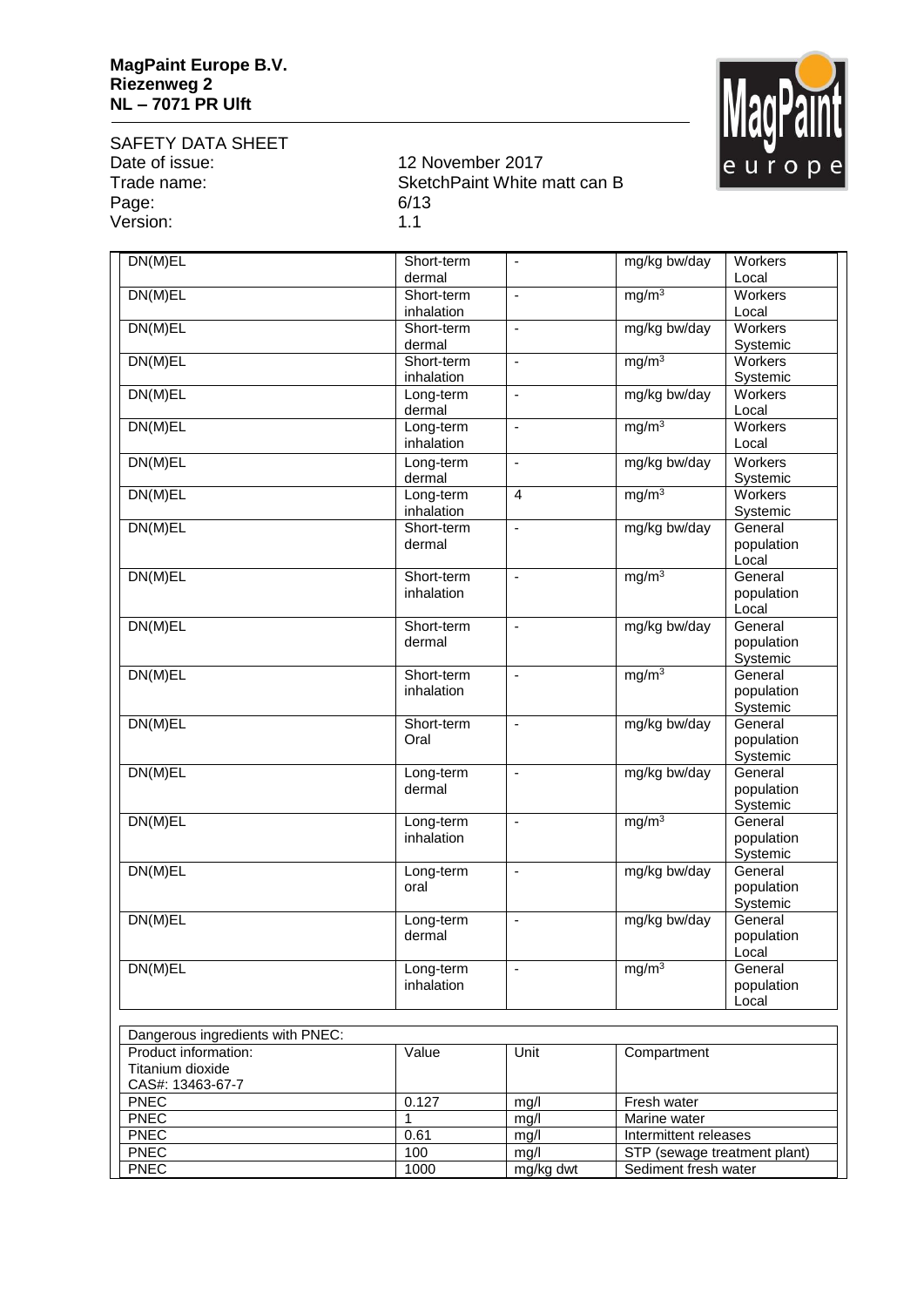

SAFETY DATA SHEET<br>Date of issue: Date of issue: 12 November 2017<br>Trade name: 5 SketchPaint White r Page: 7/13<br>Version: 7/13 Version:

SketchPaint White matt can B<br>7/13

| <b>PNEC</b>                     | 100                                                                                                                                                                                                                                                                                                                                                                                         | mg/kg dwt                                | Sediment marine water                                           |
|---------------------------------|---------------------------------------------------------------------------------------------------------------------------------------------------------------------------------------------------------------------------------------------------------------------------------------------------------------------------------------------------------------------------------------------|------------------------------------------|-----------------------------------------------------------------|
| <b>PNEC</b>                     | 100                                                                                                                                                                                                                                                                                                                                                                                         | mg/kg wwt                                | Soil                                                            |
| <b>PNEC</b>                     | 1667                                                                                                                                                                                                                                                                                                                                                                                        | mg/l                                     | Oral                                                            |
| 8.2. Exposure controls          |                                                                                                                                                                                                                                                                                                                                                                                             |                                          |                                                                 |
| Note:                           | Material is part of a two-component system. For exposure                                                                                                                                                                                                                                                                                                                                    |                                          |                                                                 |
|                                 | controls, see also section 8 of the safety data sheet of                                                                                                                                                                                                                                                                                                                                    |                                          |                                                                 |
|                                 | SketchPaint can A.                                                                                                                                                                                                                                                                                                                                                                          |                                          |                                                                 |
| Personal protection:            |                                                                                                                                                                                                                                                                                                                                                                                             |                                          | Do not smoke, eat or drink whilst working. Wear suitable        |
|                                 |                                                                                                                                                                                                                                                                                                                                                                                             | protective clothing (preferably cotton). |                                                                 |
| Mouth and nose protection:      |                                                                                                                                                                                                                                                                                                                                                                                             |                                          | Required in insufficiently ventilated working areas. Wear       |
|                                 |                                                                                                                                                                                                                                                                                                                                                                                             |                                          | suitable autonomous breathing apparatus in case of insufficient |
|                                 |                                                                                                                                                                                                                                                                                                                                                                                             |                                          | ventilation or if required by company regulations.              |
| Skin and body:                  |                                                                                                                                                                                                                                                                                                                                                                                             |                                          | Wear suitable protective clothing (overalls, preferably thick   |
|                                 |                                                                                                                                                                                                                                                                                                                                                                                             |                                          | cotton or disposable protective suit), gloves and eye / face    |
|                                 |                                                                                                                                                                                                                                                                                                                                                                                             |                                          | protection. Wash hands before breaks and at the end of work.    |
|                                 |                                                                                                                                                                                                                                                                                                                                                                                             |                                          | Remove immediately all contaminated clothing. Store working     |
|                                 |                                                                                                                                                                                                                                                                                                                                                                                             |                                          | clothes separately. Do not use solvents or thinner.             |
| Hands:                          |                                                                                                                                                                                                                                                                                                                                                                                             |                                          | Wash hands (and / or face) thoroughly before breaks and at the  |
|                                 |                                                                                                                                                                                                                                                                                                                                                                                             |                                          | end of work. Wear protective gloves if skin contact may occur   |
|                                 |                                                                                                                                                                                                                                                                                                                                                                                             |                                          | (EN 374). Do not rub eyes with dirty hands. For prolonged or    |
|                                 | repeated use: wear nitrile (0.4 mm layer thickness) or butyl (0.7<br>mm layer thickness) rubber gloves. Polyvinyl chloride (PVC)<br>(0.7 mm layer thickness) and polyethylene laminate (PE<br>laminate, 0.1 mm layer thickness) are unsuitable. Contaminated<br>gloves should be replaced. Barrier creams may be applied to<br>protect exposed skin. However, do not use these creams after |                                          |                                                                 |
|                                 |                                                                                                                                                                                                                                                                                                                                                                                             |                                          |                                                                 |
|                                 |                                                                                                                                                                                                                                                                                                                                                                                             |                                          |                                                                 |
|                                 |                                                                                                                                                                                                                                                                                                                                                                                             |                                          |                                                                 |
|                                 |                                                                                                                                                                                                                                                                                                                                                                                             |                                          |                                                                 |
|                                 |                                                                                                                                                                                                                                                                                                                                                                                             |                                          |                                                                 |
|                                 |                                                                                                                                                                                                                                                                                                                                                                                             |                                          | exposure. On contact with a two-components product that just    |
|                                 |                                                                                                                                                                                                                                                                                                                                                                                             |                                          | finished reacting, the use of chemical resistant gloves is      |
|                                 | recommended.                                                                                                                                                                                                                                                                                                                                                                                |                                          |                                                                 |
| Eyes:                           |                                                                                                                                                                                                                                                                                                                                                                                             |                                          | Safety goggles with side-shields (EN 166). Eye shower.          |
|                                 |                                                                                                                                                                                                                                                                                                                                                                                             |                                          |                                                                 |
| Measuring procedures:           |                                                                                                                                                                                                                                                                                                                                                                                             |                                          | In order to establish compliance with an exposure limit and to  |
|                                 |                                                                                                                                                                                                                                                                                                                                                                                             |                                          | establish that exposure is properly controlled, it may be       |
|                                 |                                                                                                                                                                                                                                                                                                                                                                                             |                                          | necessary to determine the concentration of the substances in   |
|                                 |                                                                                                                                                                                                                                                                                                                                                                                             |                                          | the inhalation zone or in the general workspace.                |
|                                 |                                                                                                                                                                                                                                                                                                                                                                                             |                                          |                                                                 |
| Environmental exposure control: |                                                                                                                                                                                                                                                                                                                                                                                             |                                          | Do not disperse product residues into the environment.          |

| <b>SECTION 9: Physical and chemical properties.</b>        |                    |  |
|------------------------------------------------------------|--------------------|--|
| 9.1. Information on basic physical and chemical properties |                    |  |
| General information                                        |                    |  |
| Appearance                                                 |                    |  |
| Form:                                                      | Liquid.            |  |
| Colour:                                                    | White.             |  |
| Odour:                                                     | Slightly irritant. |  |
| Odour threshold:                                           | Not determined.    |  |
| pH-value:                                                  | $7.4 - 7.7$ .      |  |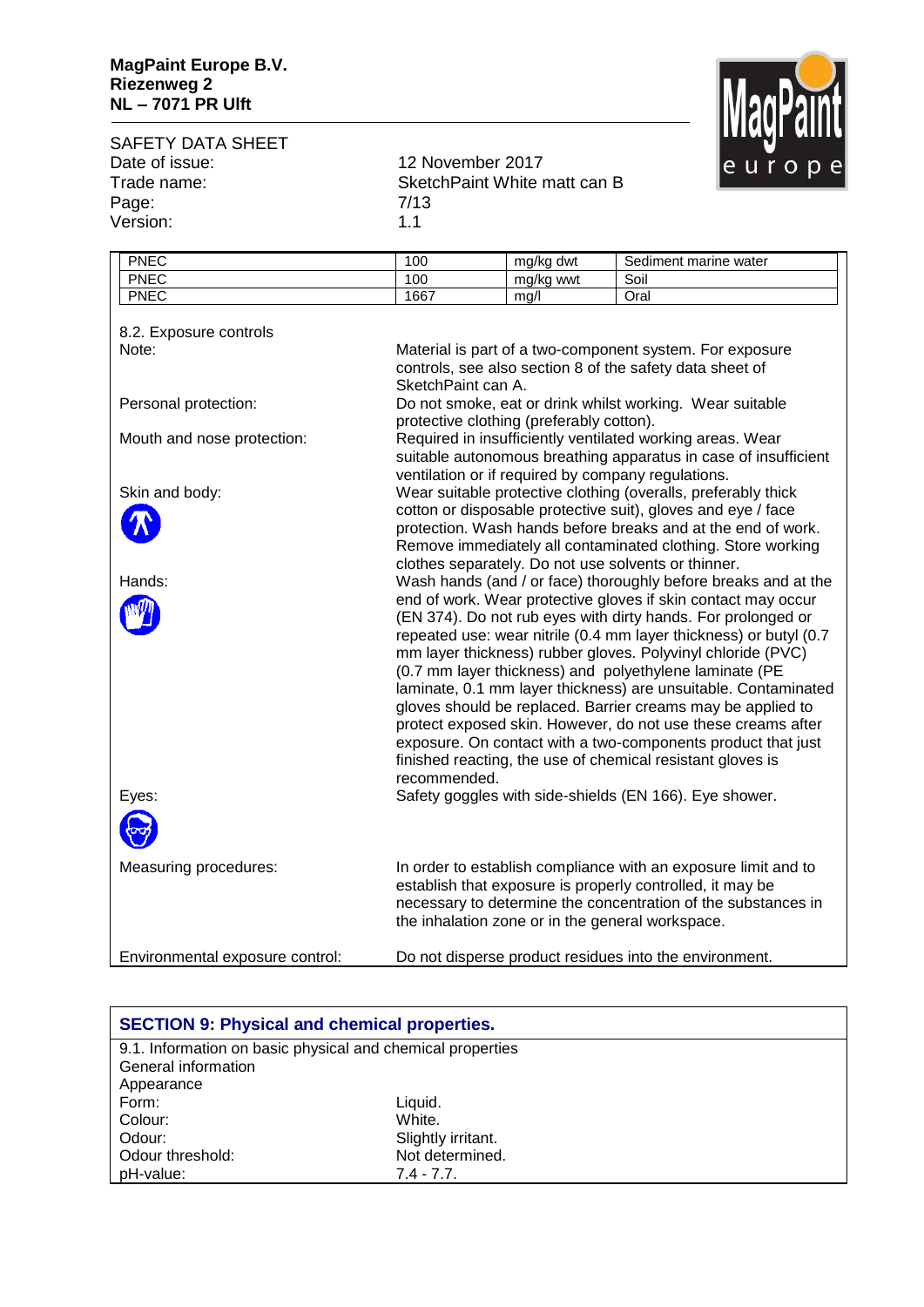

| <b>SAFETY DATA SHEET</b><br>Date of issue:<br>Trade name:<br>Page:<br>Version: | <u>IIINAI AIII</u><br>12 November 2017<br>europe<br>SketchPaint White matt can B<br>8/13<br>1.1 |
|--------------------------------------------------------------------------------|-------------------------------------------------------------------------------------------------|
| Change in condition                                                            |                                                                                                 |
| Melting point/melting range:                                                   | Not determined.                                                                                 |
| Initial boiling point and boiling range:                                       | Not determined.                                                                                 |
| Flash point:                                                                   | $> 100 °C$ .                                                                                    |
| Flammability (solid, gas):                                                     | Not determined.                                                                                 |
| Auto-ignition temperature:                                                     | Not determined.                                                                                 |
| <b>Explosive limits</b>                                                        |                                                                                                 |
| Lower:                                                                         | Not determined.                                                                                 |
| Upper:                                                                         | Not determined.                                                                                 |
| Vapour pressure:                                                               | Not determined.                                                                                 |
| Vapour density:                                                                | Not determined.                                                                                 |
| Relative density:                                                              | 1.28 - 1.32 (water = 1).                                                                        |
| Evaporation rate:                                                              | Not determined.                                                                                 |
| Solubility in water:                                                           | Freely soluble.                                                                                 |
| Partition coefficient (n-octanol/water):<br>Viscosity                          | Not determined.                                                                                 |
| Dynamic:                                                                       | Not determined.                                                                                 |
| Kinematic:                                                                     | 80 - 85 KU at 25 °C (Stormer viscometer, ASTM Method D-<br>$562$ ).                             |
| Explosive properties:                                                          | Not determined.                                                                                 |
| Oxidising properties:                                                          | Not determined.                                                                                 |
| 9.2. Other information                                                         | No data available.                                                                              |

| <b>SECTION 10: Stability and reactivity.</b>                         |                                                                                                                                                                                                            |  |
|----------------------------------------------------------------------|------------------------------------------------------------------------------------------------------------------------------------------------------------------------------------------------------------|--|
| 10.1. Reactivity                                                     | No specific data available.                                                                                                                                                                                |  |
| 10.2. Chemical stability<br>Thermal decomposition/                   | Stable under normal conditions.                                                                                                                                                                            |  |
| Conditions to avoid:                                                 | No specific data available.                                                                                                                                                                                |  |
| 10.3. Possibility of hazardous reactions No specific data available. |                                                                                                                                                                                                            |  |
| 10.4. Conditions to avoid                                            | Avoid high and low temperatures (loss of quality).                                                                                                                                                         |  |
| 10.5. Incompatible materials                                         | Keep away from oxidants, strong bases and acids. Reacts<br>violently with lithium, aluminium, calcium, magnesium,<br>potassium, sodium and zinc.                                                           |  |
| 10.6. Hazardous decomposition                                        |                                                                                                                                                                                                            |  |
| products                                                             | Unlikely at the recommended storage temperature and under<br>normal conditions of use. In case of combustion: formation of<br>toxic and corrosive gases/vapours: carbon monoxide, carbon<br>dioxide, fume. |  |

## **SECTION 11: Toxicological information.**

11.1. Information on toxicological effects Acute toxicity from the components.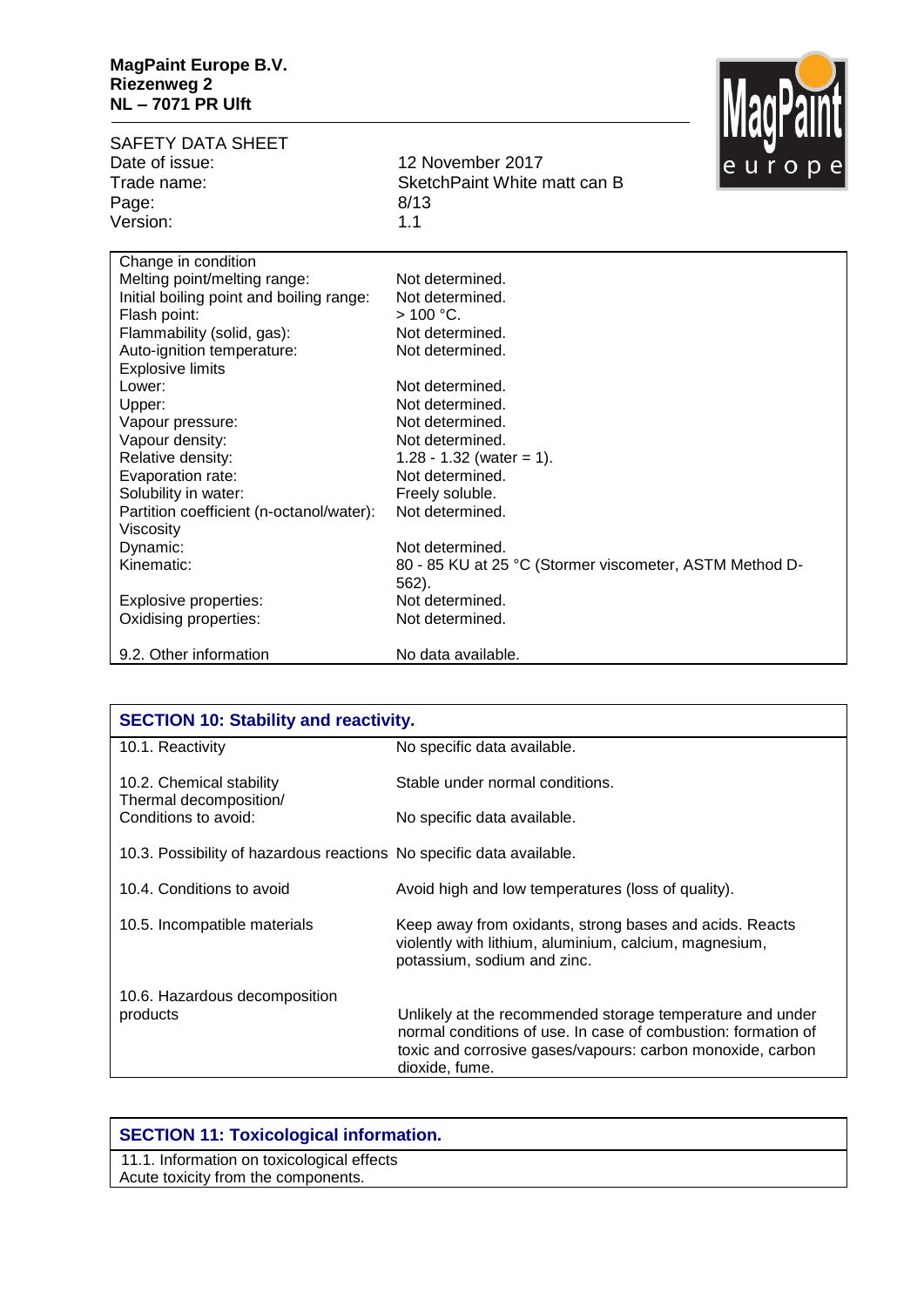

| SAFETY DATA SHEET |     |
|-------------------|-----|
| Date of issue:    | 12. |
| Trade name:       | .Sk |
| Page:             | 9/1 |
| Version:          | 1.1 |

12 November 2017 SketchPaint White matt can B  $9/13$ <br> $1.1$ 

| LD/LC50 values relevant for classification:                                                                                                                                               |                           |                                                                                                                                   |  |
|-------------------------------------------------------------------------------------------------------------------------------------------------------------------------------------------|---------------------------|-----------------------------------------------------------------------------------------------------------------------------------|--|
| Product information:<br>CAS#: 13463-67-7                                                                                                                                                  | Titanium dioxide          |                                                                                                                                   |  |
| Oral<br>Inhalation<br>Dermal                                                                                                                                                              | LD50<br>LC50(4 h)<br>LD50 | > 5000 mg/kg (rat female, OECD425)<br>6.82 mg/m <sup>3</sup> (rat male)                                                           |  |
| Product information:<br>CAS#: 7631-86-9                                                                                                                                                   | Silicon dioxide           |                                                                                                                                   |  |
| Oral<br>Inhalation<br>Dermal                                                                                                                                                              | LD50<br>LC50(4 h)<br>LD50 | > 10000 mg/kg (rat)<br>0.139 mg/m <sup>3</sup> (rat male)<br>> 5000 mg/kg (rabbit)                                                |  |
| Product information:<br>CAS#: 1227060-33-4<br>(source supplier)                                                                                                                           |                           | Poly(oxy-1; 2-ethanedilyl), $\alpha$ -methyl- $\infty$ -[(4, 4, 5, 5, 6, 6, 7, 7, 8, 8, 9,<br>9-tridecafluoro-2-hydroxynonyl)oxy] |  |
| Oral<br>Inhalation<br>Dermal                                                                                                                                                              | LD50<br>LC50(4 h)<br>LD50 | 550 mg/kg (rat)<br>5.9 mg/l (rat male)<br>> 5000 mg/kg (rat)                                                                      |  |
| The following health risk assessment is based on an assessment of the various ingredients in the<br>product.                                                                              |                           |                                                                                                                                   |  |
| Primary irritant effect.<br>Effects on the eyes:<br>By mechanical damage (particles): irritation, redness and pain.<br>Effects on the skin:<br>By mechanical damage (particles): redness. |                           |                                                                                                                                   |  |

| Chronic effects:                                            | Not classified.                            |
|-------------------------------------------------------------|--------------------------------------------|
| Mutagenicity of reproductive cells:                         | Not classified.                            |
| Reproductive and                                            |                                            |
| developmental toxicity:                                     | Not classified.                            |
| Sensitisation:                                              | Not classified.                            |
| CMR effects (carcinogenicity, mutagenicity and toxicity for |                                            |
| reproduction):                                              | Not classified.                            |
| Other information:                                          | No further relevant information available. |

| <b>SECTION 12: Ecological information.</b>                              |                                           |                                                                                                                                                           |
|-------------------------------------------------------------------------|-------------------------------------------|-----------------------------------------------------------------------------------------------------------------------------------------------------------|
| 12.1. Toxicity<br>Ecotoxicity from the components.<br>Aquatic toxicity: |                                           |                                                                                                                                                           |
| Product information:<br>CAS#: 13463-67-7                                | Titanium dioxide                          |                                                                                                                                                           |
| Fish<br>Water flea<br>Algae                                             | LC50 (96 h)<br>EL50 (48 h)<br>EC50 (72 h) | > 10,000 mg/l (Cyprinodon variegatus, OECD 203)<br>> 100 mg/l (Daphnia magna, OECD 202)<br>61 mg/l (Pseudokirchnerella subcapitata, EPA-<br>600/9-78-018) |
| Product information:<br>CAS#: 7631-86-9                                 | Silicon dioxide                           |                                                                                                                                                           |
| Fish                                                                    | LC50(96 h)                                | > 10000 mg/l (brachydanio rerio, OECD 203)                                                                                                                |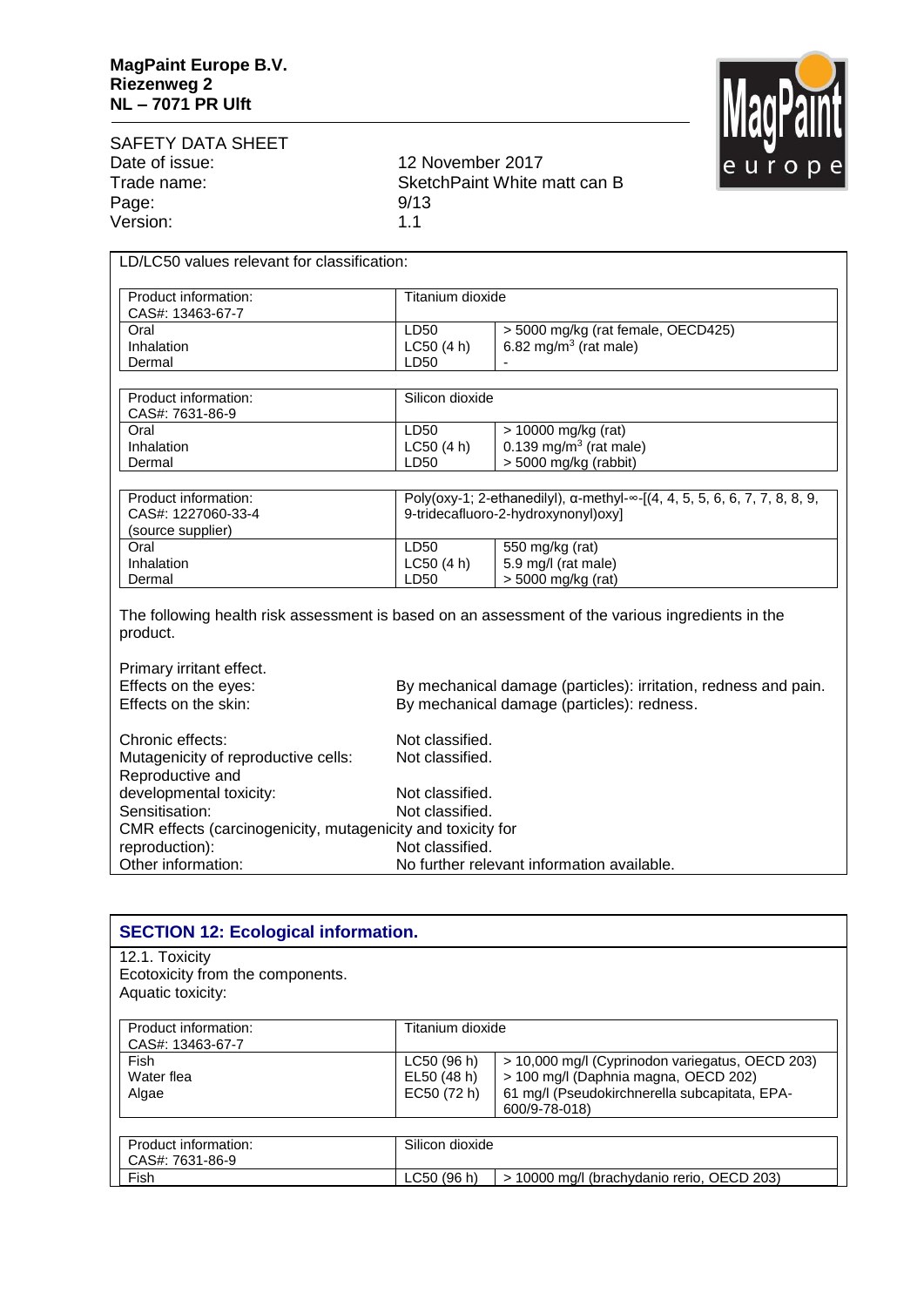

| SAFETY DATA SHEET |           |
|-------------------|-----------|
| Date of issue:    | 12.       |
| Trade name:       | <b>Sk</b> |
| Page:             | 10/       |
| Version:          | 1.1       |

12 November 2017 SketchPaint White matt can B 10/13<br>1.1

| Water flea                                              | EL50 (48 h)                                                               | > 10000 mg/l (daphnia magna, OECD 202)                                                                                                                      |  |
|---------------------------------------------------------|---------------------------------------------------------------------------|-------------------------------------------------------------------------------------------------------------------------------------------------------------|--|
| Algae                                                   | EC50 (72 h)                                                               |                                                                                                                                                             |  |
|                                                         |                                                                           |                                                                                                                                                             |  |
| Product information:                                    | Poly(oxy-1; 2-ethanedilyl), a-methyl-∞-[(4, 4, 5, 5, 6, 6, 7, 7, 8, 8, 9, |                                                                                                                                                             |  |
| CAS#: 1227060-33-4                                      | 9-tridecafluoro-2-hydroxynonyl)oxy]                                       |                                                                                                                                                             |  |
| (source supplier)                                       |                                                                           |                                                                                                                                                             |  |
| Fish                                                    | LC50 (96 h)                                                               | 36.7 mg/l (oncorhynchus mykiss)                                                                                                                             |  |
| Water flea                                              | EC50 (48 h)                                                               | 28.8 mg/l (daphnia magna)                                                                                                                                   |  |
| Algae                                                   | ErC50 (72 h)                                                              | 88.3 mg/l (pseudokirchnerella subcapitata)                                                                                                                  |  |
| product.                                                |                                                                           | The following ecological risk assessment is based on an assessment of the various ingredients in the                                                        |  |
| 12.2. Persistence and degradability                     | Contains inorganic components.                                            |                                                                                                                                                             |  |
| 12.3. Bioaccumulative potential                         | Significant accumulation in organisms is not to be expected.              |                                                                                                                                                             |  |
| 12.4. Mobility in soil                                  | The product is (partially) soluble in water.                              |                                                                                                                                                             |  |
| Further ecological information.<br>General information: |                                                                           |                                                                                                                                                             |  |
| 12.5. Results of PBT and<br>vPvB assessment             |                                                                           | The product does not meet all of the assessment criteria for<br>persistence, bioaccumulation and toxicity and hence is not<br>considered to be PBT or vPvB. |  |
| 12.6. Other adverse effects                             |                                                                           | Not dangerous for the ozone layer.                                                                                                                          |  |

| <b>SECTION 13: Disposal considerations.</b> |                                                                                                                                                                                                                                                                                                                                                                                                                                                 |
|---------------------------------------------|-------------------------------------------------------------------------------------------------------------------------------------------------------------------------------------------------------------------------------------------------------------------------------------------------------------------------------------------------------------------------------------------------------------------------------------------------|
| 13.1. Waste treatment methods               |                                                                                                                                                                                                                                                                                                                                                                                                                                                 |
| Product waste:                              | May be brought to a supervised incineration plant in compliance<br>with local regulations. The generation of waste should be<br>avoided or minimised wherever possible. If this is not possible,<br>destroy in an approved incineration facility, where flue gases<br>and other toxic combustion products are washed and<br>neutralised. Waste, even small quantities, should never be<br>poured down drains of discharged in surface water.    |
| Eural code for waste:                       | 08 01 12. WASTES FROM THE MANUFACTURE,<br>FORMULATION, SUPPLY AND USE (MFSU) OF COATINGS<br>(PAINTS, VARNISHES AND VITREOUS ENAMELS),<br>ADHESIVES, SEALANTS AND PRINTING INKS, wastes from<br>MFSU of adhesives and sealants (including waterproofing<br>products); waste paint and varnish other than those mentioned<br>in 08 01 11.<br>Depending on branch of industry and production process, also<br>other EURAL codes may be applicable. |
| Uncleaned packaging.                        |                                                                                                                                                                                                                                                                                                                                                                                                                                                 |
| Recommendation:                             | Disposal must be made according to official regulations. Empty<br>the packaging with care. Do not contaminate soil, water or                                                                                                                                                                                                                                                                                                                    |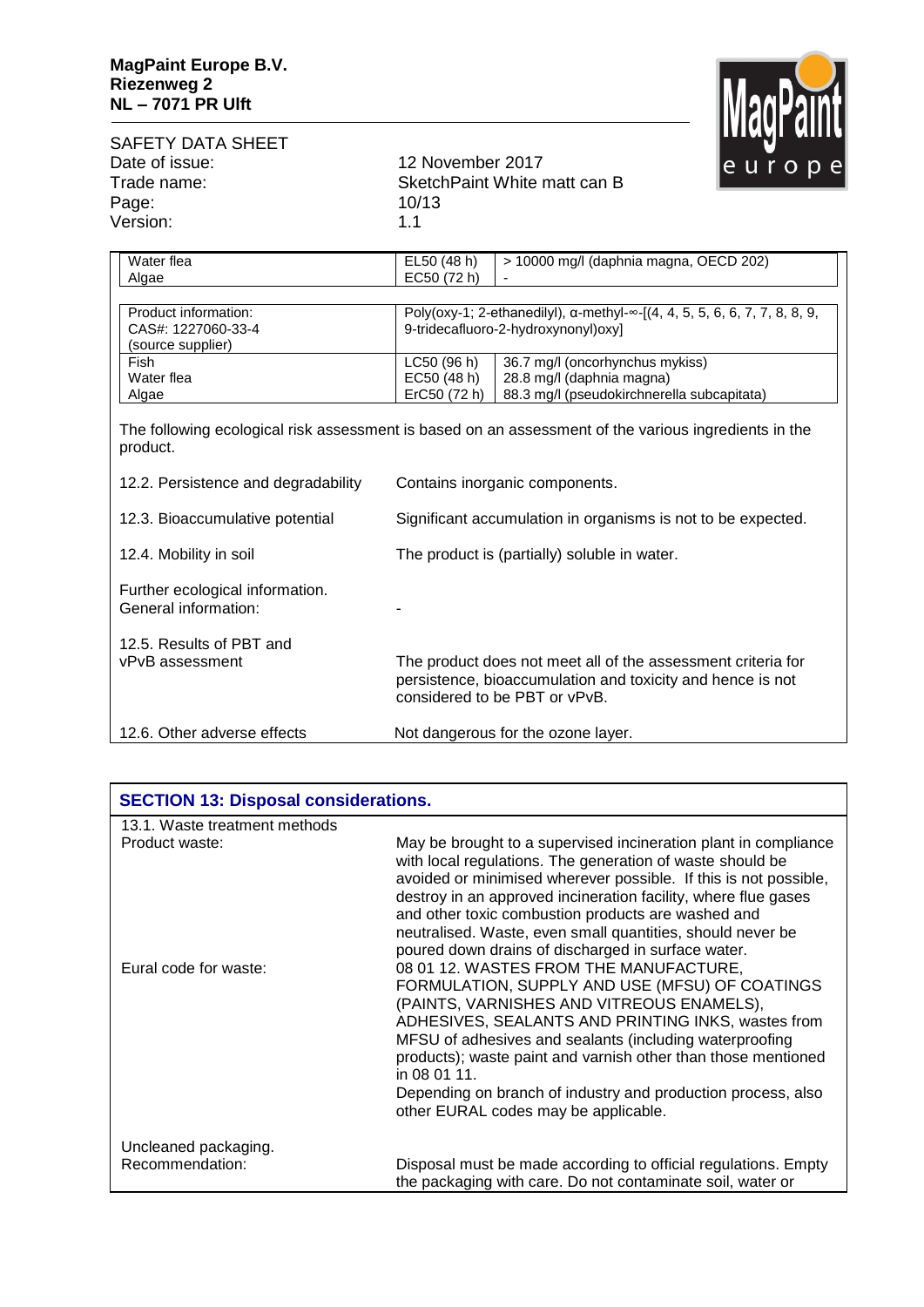

| <b>SAFETY DATA SHEET</b><br>Date of issue:<br>Trade name:<br>Page:<br>Version: | 12 November 2017<br>SketchPaint White matt can B<br>11/13<br>1.1                                                                                                                                                                                                                                                                                                             | le u r o p e |
|--------------------------------------------------------------------------------|------------------------------------------------------------------------------------------------------------------------------------------------------------------------------------------------------------------------------------------------------------------------------------------------------------------------------------------------------------------------------|--------------|
| Eural code for packaging:                                                      | environment with the waste container. Comply with local<br>regulations with regard to the recovery or disposal of waste.<br>20 01 27*, MUNICIPAL WASTES AND SIMILAR<br>COMMERCIAL, INDUSTRIAL AND INSTITUTIONAL WASTES<br>INCLUDING SEPARATELY COLLECTED FRACTIONS, paints,<br>inks, adhesives and resins containing dangerous substances.<br>Classified as hazardous waste. |              |

| <b>SECTION 14: Transport information.</b> |                                                              |
|-------------------------------------------|--------------------------------------------------------------|
| Land transport ADR/RID (cross-border).    |                                                              |
| ADR/GGVSEB class:                         |                                                              |
| Hazard identification number:             |                                                              |
| UN number:                                |                                                              |
| Packing group:                            |                                                              |
| Label:                                    |                                                              |
| Special marking:                          |                                                              |
| UN proper shipping name:                  |                                                              |
| Tunnel restriction code:                  |                                                              |
| Note:                                     | Not a dangerous good according to the transport regulations. |
| Inland shipping ADN/ADR.                  |                                                              |
| ADN/R-class:                              |                                                              |
| UN number:                                |                                                              |
| Environmental hazards:                    |                                                              |
| Maritime transport IMDG.                  |                                                              |
| IMDG-class:                               |                                                              |
| UN number:                                |                                                              |
| Label:                                    |                                                              |
| Packing group:                            |                                                              |
| Maximum quantity:                         |                                                              |
| EMS number:                               |                                                              |
| Stowage and segregation:                  |                                                              |
| Marine pollutant:                         |                                                              |
| Proper shipping name:                     |                                                              |
| Air transport ICAO-TI and IATA-DGR.       |                                                              |
| ICAO/IATA class:                          |                                                              |
| UN number:                                |                                                              |
| Label:                                    |                                                              |
| Packing group:                            |                                                              |
| Proper shipping name:                     |                                                              |
|                                           |                                                              |
| 14.1. UN number                           | Void.                                                        |
| 14.2. UN proper shipping name             | Void.                                                        |
| 14.3. Transport hazard class(es)          | Void.                                                        |
|                                           |                                                              |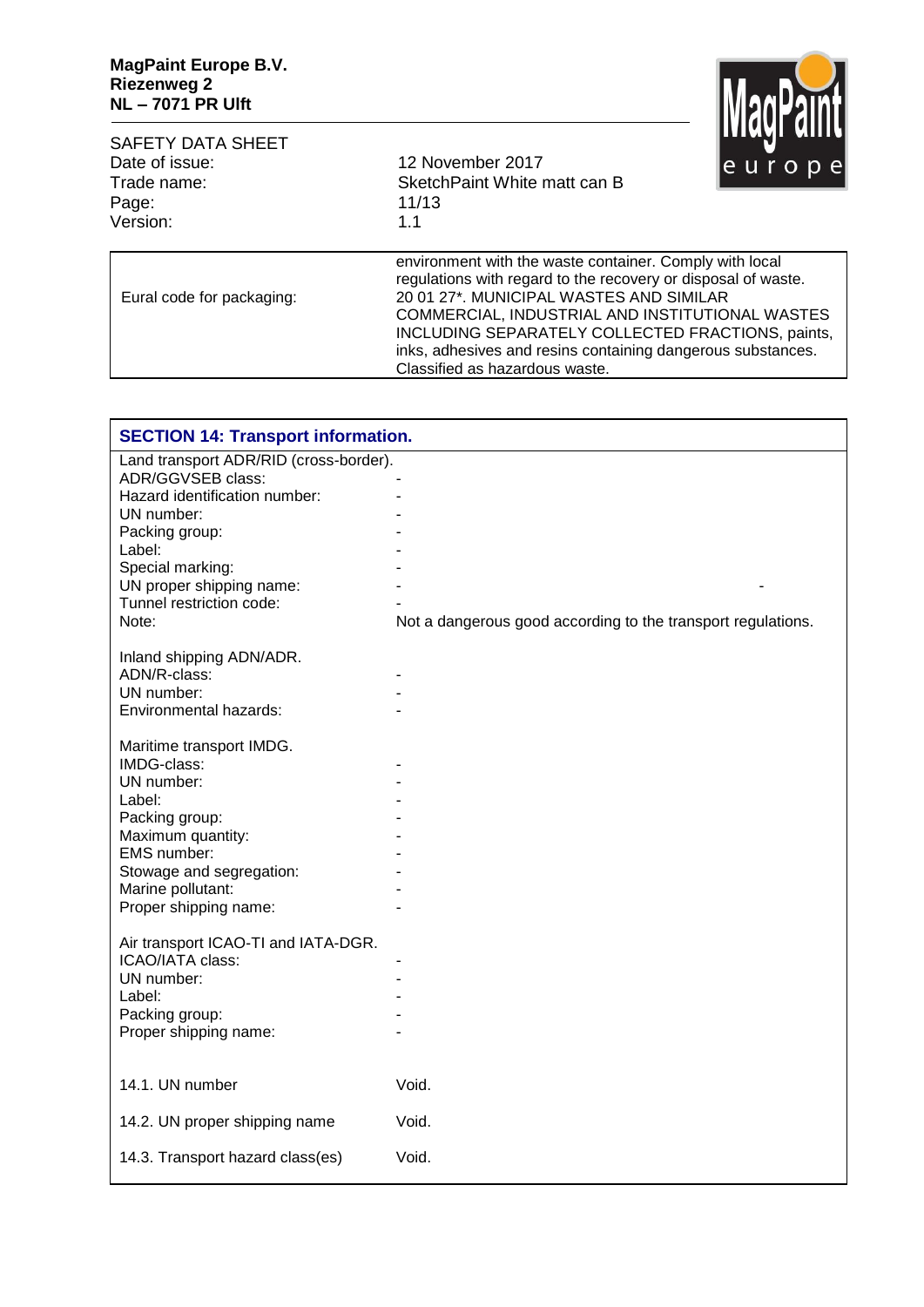

| <b>SAFETY DATA SHEET</b><br>Date of issue:<br>Trade name:<br>Page:<br>Version:    | 12 November 2017<br>SketchPaint White matt can B<br>12/13<br>1.1 | <u>IIIIMAI MIIII</u><br>le u r o p el |
|-----------------------------------------------------------------------------------|------------------------------------------------------------------|---------------------------------------|
| 14.4. Packing group                                                               | Void.                                                            |                                       |
| 14.5. Environmental hazards                                                       | Void.                                                            |                                       |
| 14.6. Special precautions for user                                                | None.                                                            |                                       |
| 14.7. Transport in bulk according to Annex II of MARPOL 73/78<br>and the IBC Code | Void.                                                            |                                       |

| <b>SECTION 15: Regulatory information.</b> |                                                                                                                                                                                                                             |  |
|--------------------------------------------|-----------------------------------------------------------------------------------------------------------------------------------------------------------------------------------------------------------------------------|--|
| National regulations:                      | 15.1. Safety, health and environmental regulations/legislation specific for the substance or mixture                                                                                                                        |  |
|                                            | EU regulations and directives which affect this mixture (not yet directly or indirectly mentioned):                                                                                                                         |  |
| Directive 89/686/EEC                       | Personal protective equipment (is to be replaced from<br>21 April 2018 by regulation (EU) 2016/425).                                                                                                                        |  |
| Directive 98/24/EC                         | Risks related to chemical agents at work.                                                                                                                                                                                   |  |
| Directive 2004/42/EC                       | On the limitation of emissions of volatile organic compounds                                                                                                                                                                |  |
|                                            | due to the use of organic solvents in certain paints and<br>varnishes.<br>VOC content: nil/low.                                                                                                                             |  |
| <b>RAC</b>                                 | Committee for Risk Assessment RAC Opinion proposing<br>harmonised classification and labelling at EU level of Titanium<br>dioxide (14 September 2017, CLH-O-0000001412-86-163/F,<br>RAC opinion Carc.2; H351 (inhalation)). |  |
| Regulation (EC) 2008/1272                  | On classification, labelling and packaging of substances and<br>mixtures.                                                                                                                                                   |  |
| Regulation (EU) 2015/830                   | Commission regulation of 28 May 2015 amending Regulation<br>(EC) No 1907/2006 of the European Parliament and of the<br>Council on the Registration, Evaluation, Authorisation and<br>Restriction of Chemicals (REACH).      |  |
| 15.2. Chemical safety assessment           | A chemical safety assessment has not been carried out.                                                                                                                                                                      |  |

| <b>SECTION 16. Other information.</b>                                     |                                                                          |                                                                                                                      |
|---------------------------------------------------------------------------|--------------------------------------------------------------------------|----------------------------------------------------------------------------------------------------------------------|
| List of relevant H- and EUH-phrase(s) referred to under headings 2 and 3: | H302 - Harmful if swallowed.<br>Acute Tox. - Acute toxicity.<br>chronic. | H412 - Harmful to aquatic life with long lasting effects.<br>Aquatic Chronic - Hazardous to the aquatic environment, |
| Document history:                                                         | Printed on:<br>Previous edition:<br>Version:<br>Modification:            | 12 November 2017.<br>5 April 2014, version 1.0.<br>1.1.<br>According to safety data sheet<br>legislation.            |